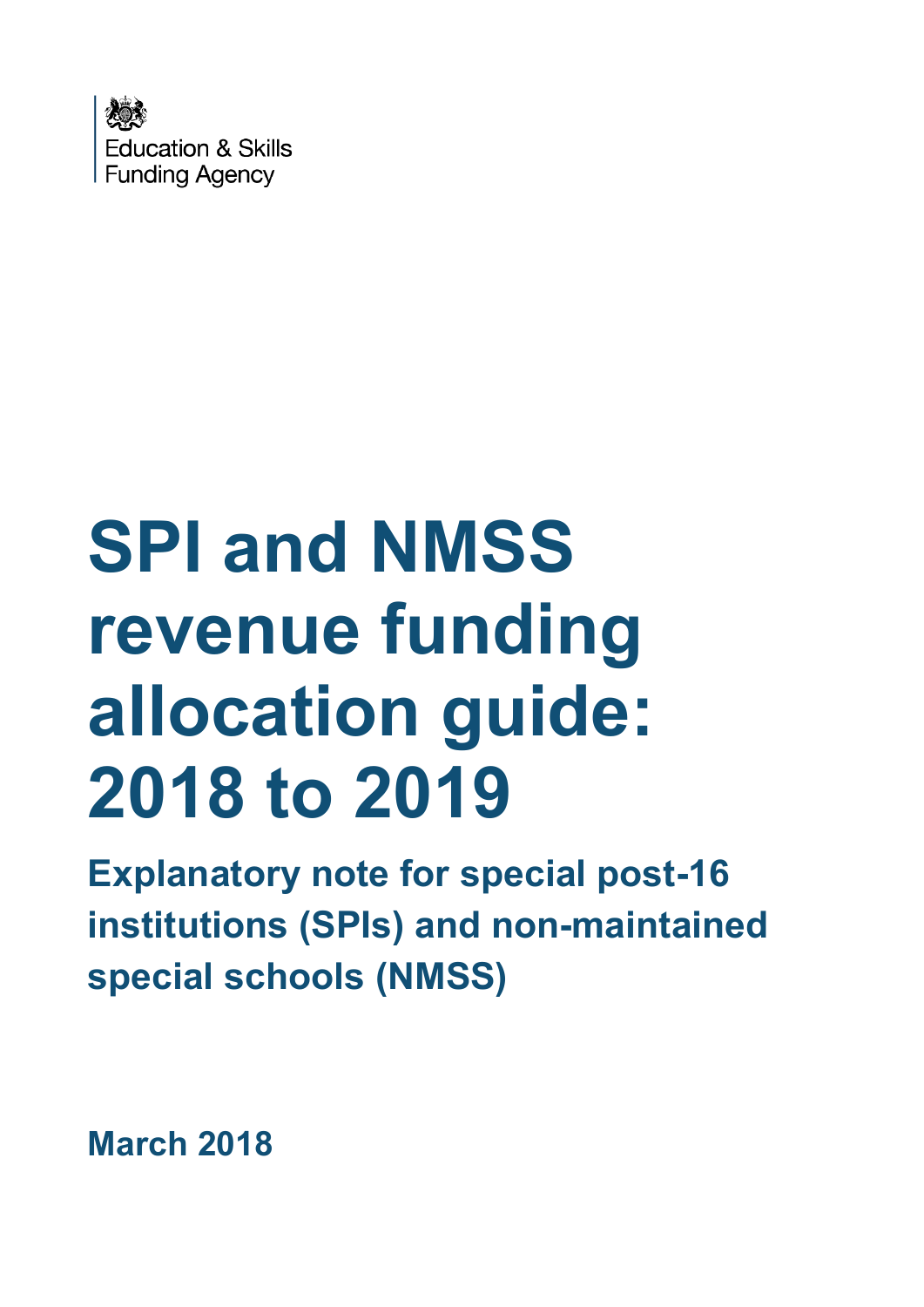## **Contents**

| Introduction                                                                                          | 3              |
|-------------------------------------------------------------------------------------------------------|----------------|
| Next step - business cases                                                                            | 4              |
| Special post-16 institution funding allocation                                                        | 6              |
| Annex A: Allocation statement 2018 to 2019: detailed notes                                            | $\overline{7}$ |
| Special post-16 institutions                                                                          | $\overline{7}$ |
| Programme funding formula                                                                             | $\overline{7}$ |
| Table 1a: Student numbers (including students aged 19 to 24 with Education, Health<br>and Care plans) | $\overline{7}$ |
| Table 1b: Breakdown of funding by funding band                                                        | 8              |
| Table 1c: Condition of funding (CoF)                                                                  | 8              |
| Table 2a: Distribution of disadvantage funding                                                        | 9              |
| Table 2b: Large programme uplift                                                                      | 9              |
| Table 3: Care standards                                                                               | 10             |
| Table 4: 2018/2019 total programme funding                                                            | 10             |
| Table 5: High needs funding                                                                           | 10             |
| Table 6: Student financial support funding                                                            | 11             |
| Table 7: Work placement Capacity and Delivery Fund                                                    | 11             |
| Non-maintained special school funding allocation                                                      | 13             |
| Table 1: Summary of 2018 to 2019 funding allocation                                                   | 13             |
| Table 2: High needs breakdown                                                                         | 13             |
| Table 3: Student financial support funding                                                            | 14             |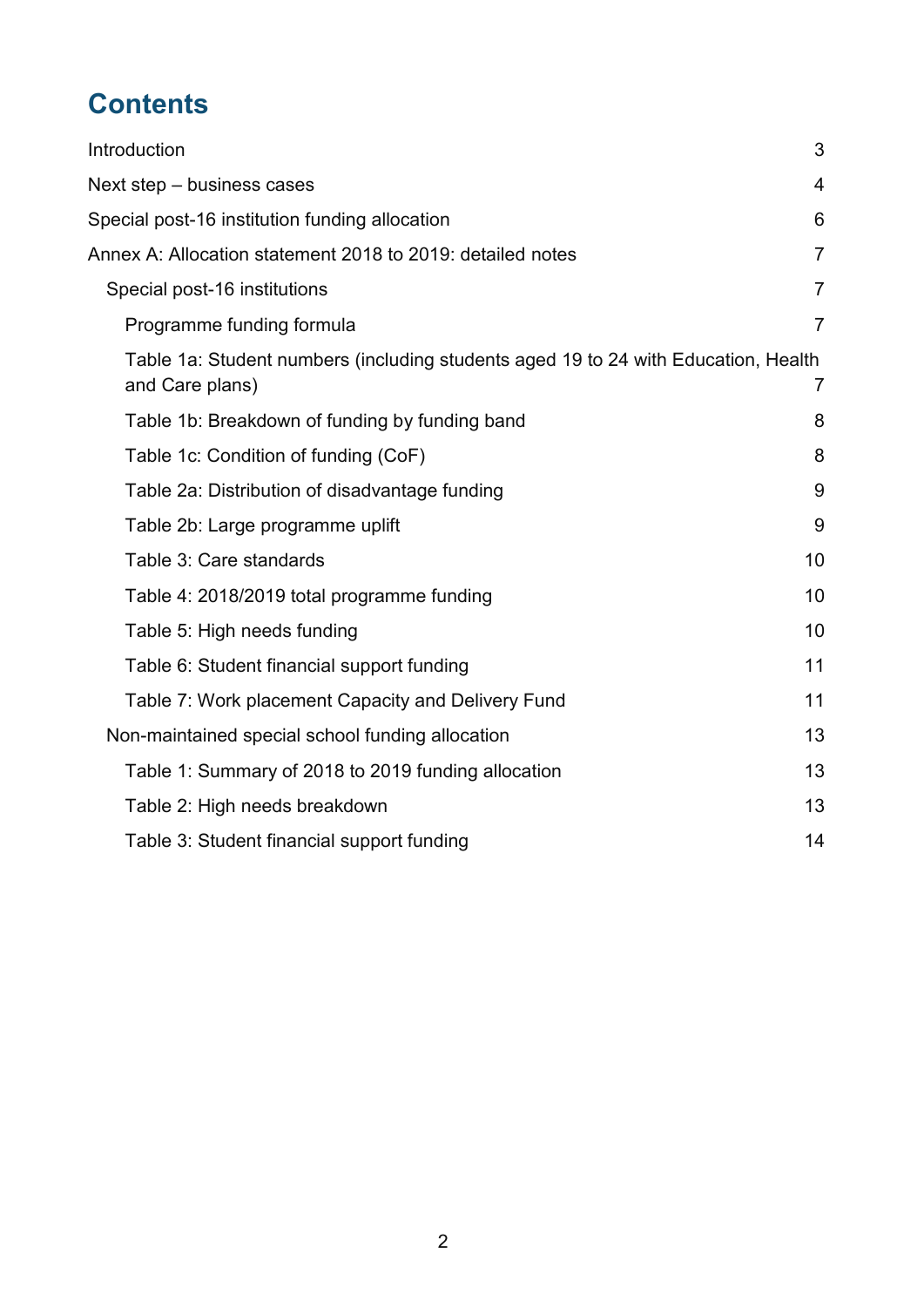## <span id="page-2-0"></span>**Introduction**

This explanatory note explains the calculation of the figures in the special post-16 institution (SPI) and non-maintained special school (NMSS) funding allocation statements for the 2018 to 2019 academic year. The statements confirm the student numbers and other factors we have used to calculate your funding for 2018 to 2019. We have made these calculations in line with the approach set out in both our published [funding letter](https://www.gov.uk/government/publications/16-to-19-funding-funding-for-academic-year-2018-to-2019) and the [high needs funding operational guide 2018](https://www.gov.uk/government/publications/high-needs-funding-arrangements-2018-to-2019) to 2019. A box-by-box explanation of the numbers in the statement is provided in annex A for [SPIs](#page-6-4) and [NMSS.](#page-12-0)

This explanatory note sets out the key funding differences for SPIs and NMSSs compared to further education (FE) institutions for 2018 to 2019. Therefore, in relation to delivery for 2018 to 2019, you should also refer to the '[explanatory note: further](https://www.gov.uk/government/uploads/system/uploads/attachment_data/file/683427/1819_FE_allocation_statement_explanatory_note.pdf)  [education institutions allocation statement -](https://www.gov.uk/government/uploads/system/uploads/attachment_data/file/683427/1819_FE_allocation_statement_explanatory_note.pdf) academic year 2018 to 2019' and the [16 to](https://www.gov.uk/guidance/16-to-19-education-funding-guidance)  [19 funding guidance](https://www.gov.uk/guidance/16-to-19-education-funding-guidance) for 2018 to 2019, which will also be published on GOV.UK before the start of the academic year, for more information.

Local authorities have a role in funding high needs students in SPIs and NMSSs as the commissioner of high needs provision for these students. This means that SPIs and NMSSs receive funding for pupils and students with high needs from both the Education and Skills Funding Agency (ESFA) (place funding) and local authorities (top-up funding). The 2018 to 2019 allocation statement confirms the allocation of ESFA place funding only.

Top-up funding is based on the assessed needs of the student and the cost of meeting these in the education setting and must be agreed between the commissioning local authority and the SPI or NMSS. Top-up funding is paid for the period that the student is actually occupying the place in the institution. It is paid directly to the SPI or NMSS on a monthly basis, unless a different payment frequency is agreed with the local authority. Further information regarding the high needs funding system is available in the [high](https://www.gov.uk/government/publications/high-needs-funding-arrangements-2018-to-2019)  [needs funding operational guide 2018 to 2019](https://www.gov.uk/government/publications/high-needs-funding-arrangements-2018-to-2019) published on GOV.UK.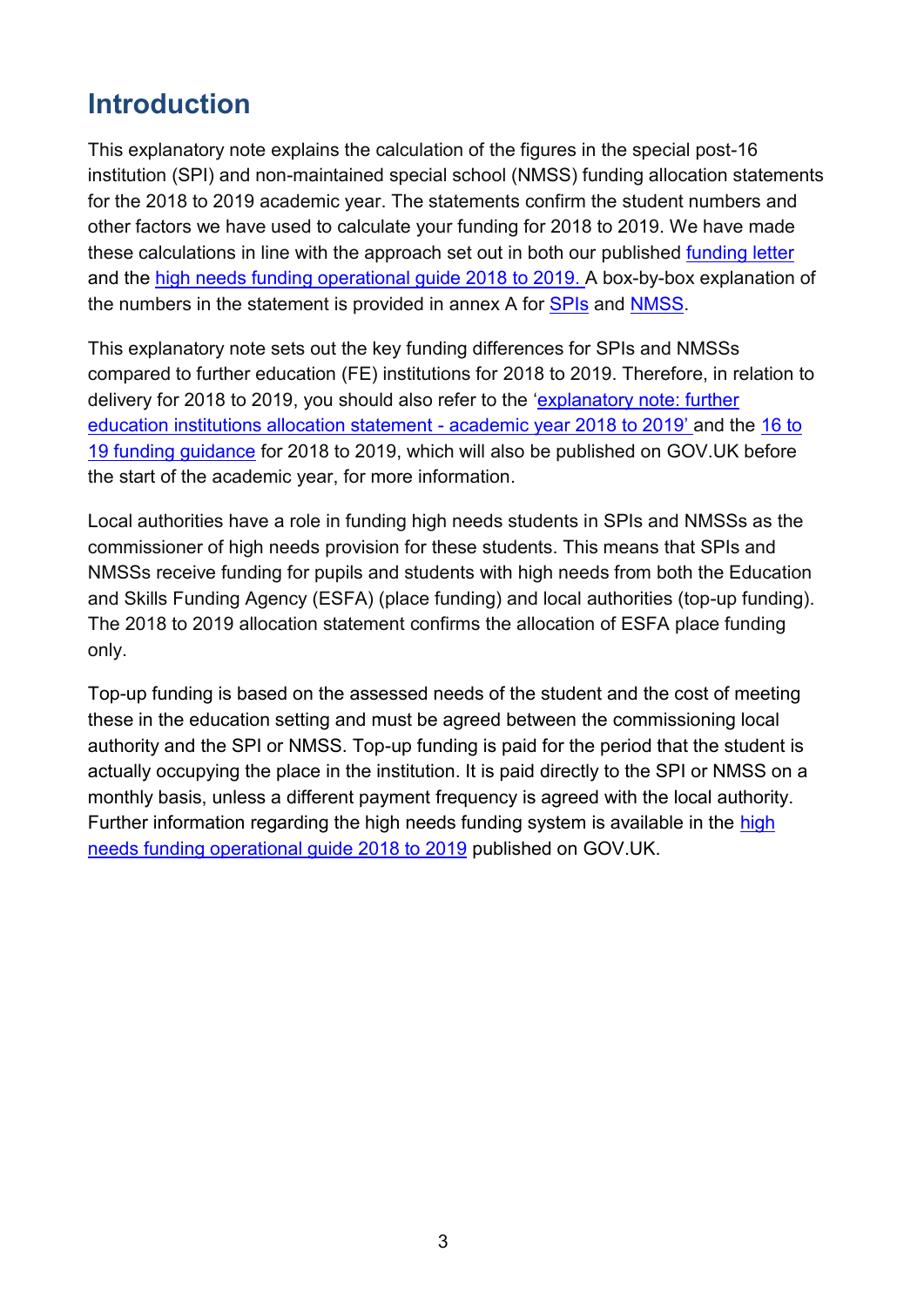## <span id="page-3-0"></span>**Next step – business cases**

The figures in the statement are your final funding allocation, which under normal circumstances will not be changed.

We reserve the right to reduce or withdraw your allocation at any stage should issues arise, through audit or other processes, which significantly affect the underlying data in relation to contract compliance, or if we believe that by making an allocation we will be putting public funds at risk.

By exception, we will consider evidenced and credible business cases from institutions where there has been a significant error in the data returned by the institution.

Should you wish to raise any queries or put forward a business case as set out above, please do so by using our [online enquiry form.](https://form.education.gov.uk/fillform.php?self=1&form_id=HR41uA2F8Dh&type=form&ShowMsg=1&form_name=Knowledge+centre+enquiry+form&noRegister=false&ret=%2Fmodule%2Fservices&noLoginPrompt=1) The deadline for submitting a business case is 27 April 2018.

We will apply standard minimum thresholds to decide whether a case is taken forwards for consideration or not.

- for cases affecting lagged student numbers 5% of students or 50 students, whichever is lower
- for cases affecting large programmes or 19+ continuing students, a minimum of 5 students.
- for cases affecting the full time/part time split and other funding factors including programme cost weightings, retention, and disadvantage funding, an overall impact of 5% on total funding or £250,000, whichever is lower
- for other cases not covered above we will review the cases individually

We will take into consideration cases where a combination of data errors has a combined overall funding impact of 5% on total funding or £250,000, whichever is lower.

Please do not include any personal or sensitive data about your students when submitting your case.

Personal data is information relating to an individual who is or can be, identified from the data provided. Personal data can be information about the individual, their families or circumstances. This may include:

- names
- contact details
- gender
- date of birth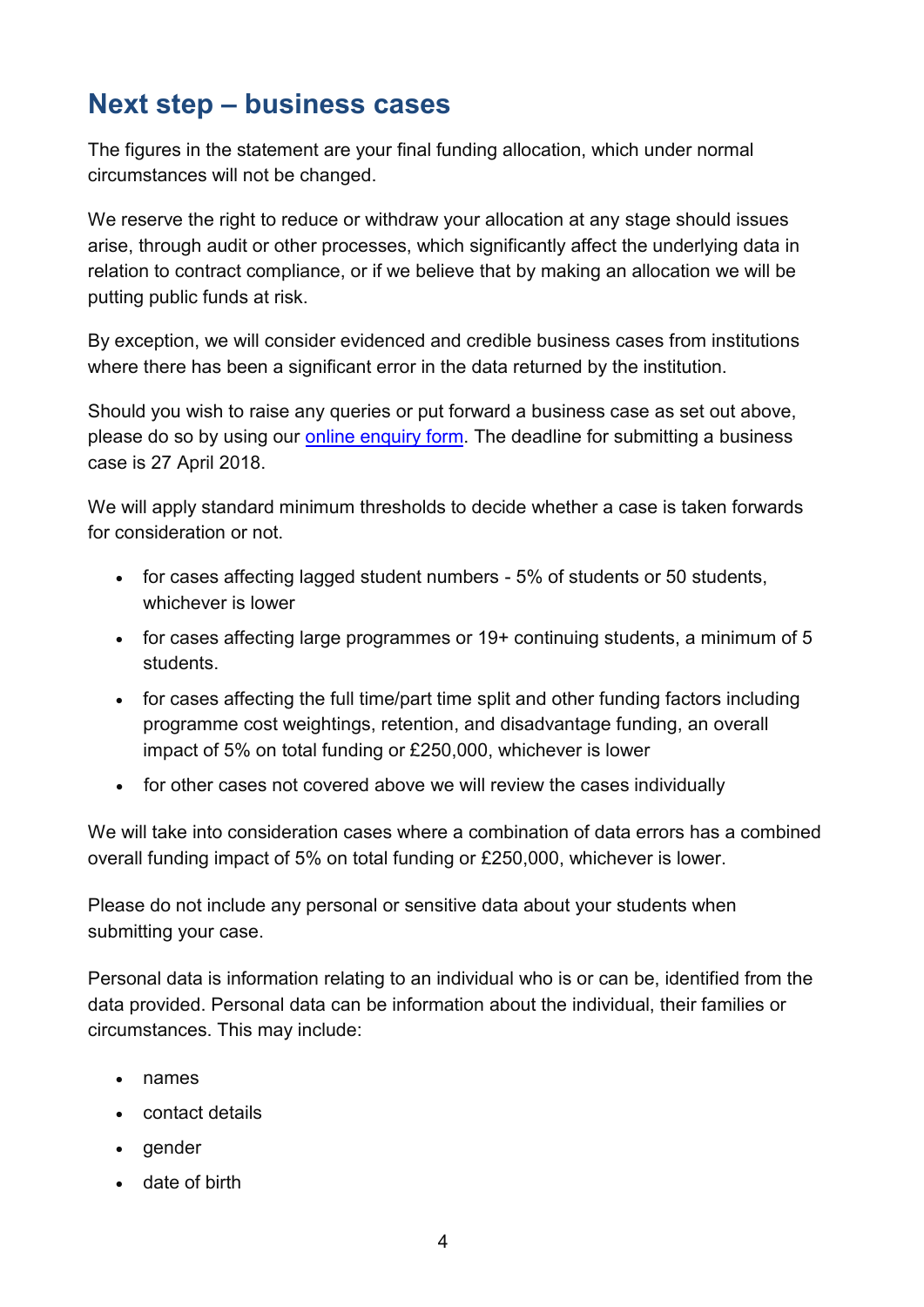other characteristics such as educational activities

When investigating queries from institutions, we will limit requests for data to that which is absolutely necessary to complete the investigation.

Your business case should be submitted by the head of organisation. If the head of organisation has delegated the responsibility to another colleague, the business case must be sent with a supporting email confirming that the head of organisation has agreed the business case can be submitted.

Depending on the nature of your business case, we may require a completed template. If a template is required, we will contact you via email to inform you that a template has been uploaded to the [document exchange.](https://www.gov.uk/government/publications/efa-information-exchange/efa-information-exchange-about-the-system)

We expect the business cases to be returned by the deadline. Incomplete business cases or those received after the deadline will, if successful, be treated as an adjustment and will take place from September 2018.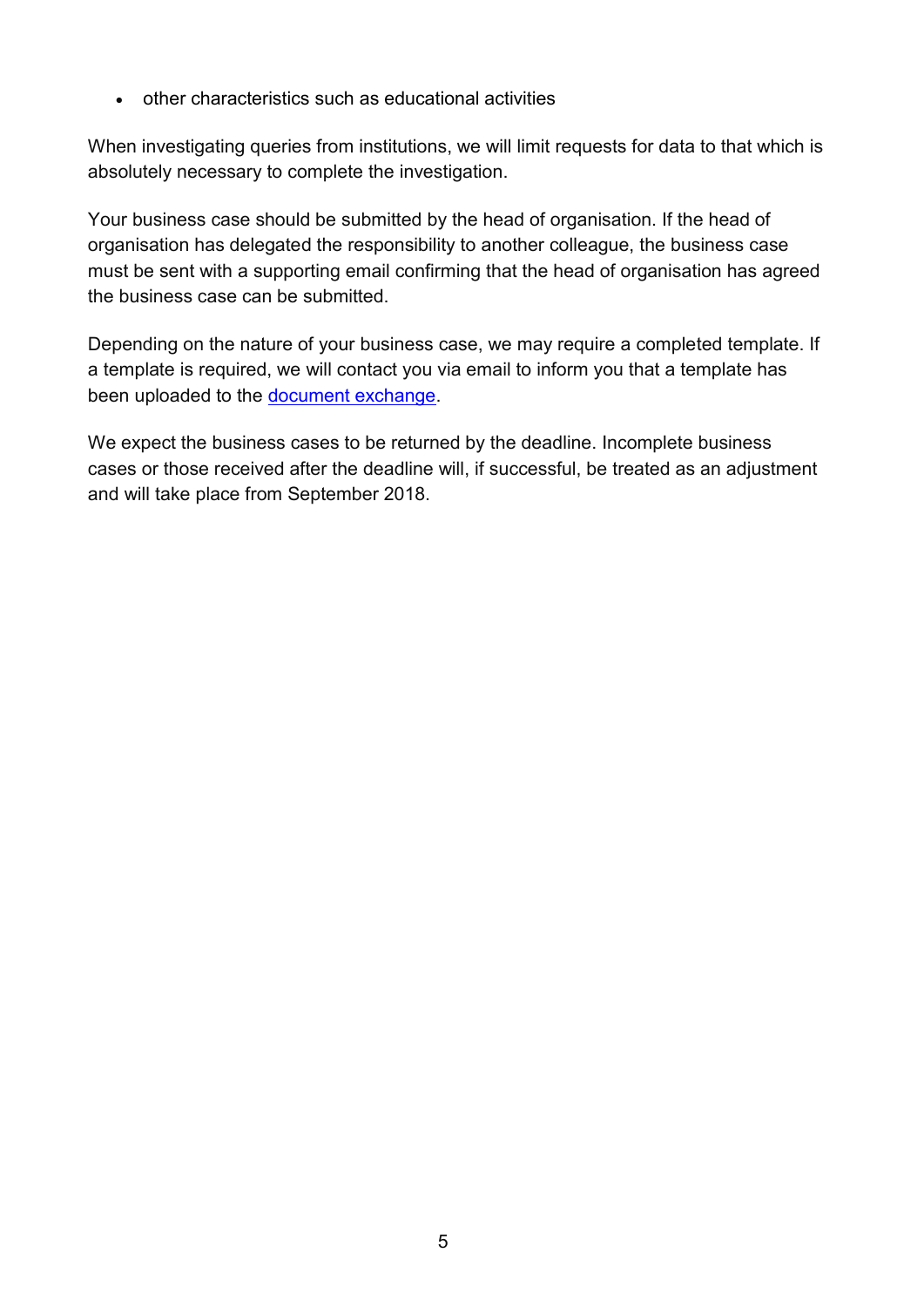## <span id="page-5-0"></span>**Special post-16 institution funding allocation**

SPIs who will be delivering at least their third year of ESFA funded provision in 2018 to 2019 will be funded as follows:

- element 1 student numbers will continue to be calculated using lagged data and will be funded using the 16-19 national funding formula and average funding factors
- element 2 high needs place numbers will continue to be calculated on a lagged basis and will be funded at £6,000 per place
- lagged numbers for both element 1 and element 2 are based on the 2017 to 2018 R04 individualised learner record (ILR) return of students eligible for ESFA funding as of 1 November 2017. This is multiplied by the student and high needs student R46:R14 ratios recorded in the 2016 to 2017 academic year ILR data returns, where R46 is the count of students eligible for ESFA funding as of 1 November 2016 as recorded in 2016 to 2017 R06 ILR data return

SPIs who will be delivering their second year of ESFA funded provision in 2018 to 2019 will be funded as follows:

 numbers for both element 1 and element 2 will be based on the higher of their 2017 to 2018 allocated numbers or their 2017 to 2018 R04 ILR return of students eligible for ESFA funding as of 1 November 2017

For SPIs, the total high needs place number allocation is described in [table 5](#page-9-2) of the funding statement.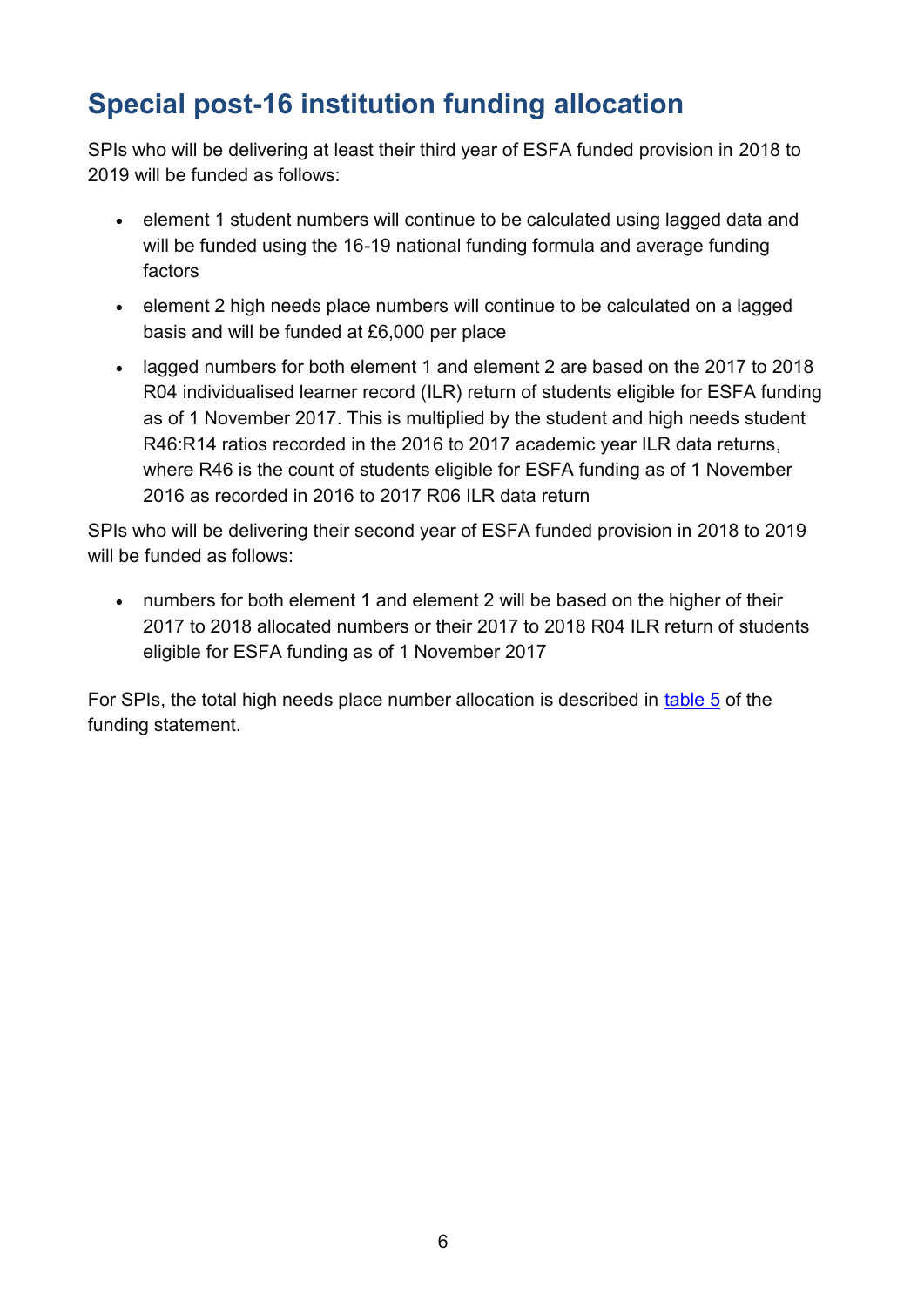## <span id="page-6-0"></span>**Annex A: Allocation statement 2018 to 2019: detailed notes**

<span id="page-6-4"></span>The values on your statement are rounded to various numbers of decimal places. However, we calculate your funding using un-rounded values. This may result in some slight differences when you work through the calculation yourselves.

### <span id="page-6-1"></span>**Special post-16 institutions**

#### <span id="page-6-2"></span>**Programme funding formula**

This table describes the approach taken to derive the other elements of the 16 to 19 funding formula that are specific to SPI funding allocations with the exception of area cost allowance, which applies across all of further education.

| <b>Title</b>                                 | <b>Comments</b>                                                                                                                                                                                                                                                         |
|----------------------------------------------|-------------------------------------------------------------------------------------------------------------------------------------------------------------------------------------------------------------------------------------------------------------------------|
| <b>Retention factor</b>                      | An average factor used in 2017 to 2018 allocations for<br>SPIs: 0.983.                                                                                                                                                                                                  |
| Programme cost weighting                     | An average factor used in 2017 to 2018 allocations for<br>SPIs: 1.054.                                                                                                                                                                                                  |
| Disadvantage funding -<br>block 1 (table 2a) | An average factor used in 2017 to 2018 allocations for<br>SPIs: 3.80%.                                                                                                                                                                                                  |
| Disadvantage funding -<br>block 2 (table 2a) | Two instances per student, which attract the £480 funding<br>rate.                                                                                                                                                                                                      |
| Large programme funding<br>(table 2b)        | Not applicable to SPIs.                                                                                                                                                                                                                                                 |
| Area cost allowance                          | Some areas of the country are more expensive to teach in<br>than others, and the area cost weights the allocation to<br>reflect this. The area cost reflects the location of delivery of<br>the provision, and is normally based on delivery postcodes<br>from the ILR. |

#### <span id="page-6-3"></span>**Table 1a: Student numbers (including students aged 19 to 24 with Education, Health and Care plans)**

| <b>Title</b>                         | <b>Comments</b>                                                                                                      |
|--------------------------------------|----------------------------------------------------------------------------------------------------------------------|
| 1.1a 2017/2018 R04 total<br>students | The student number count as recorded on the 2017 to<br>2018 R04 return, with a reference date of 1 November<br>2017. |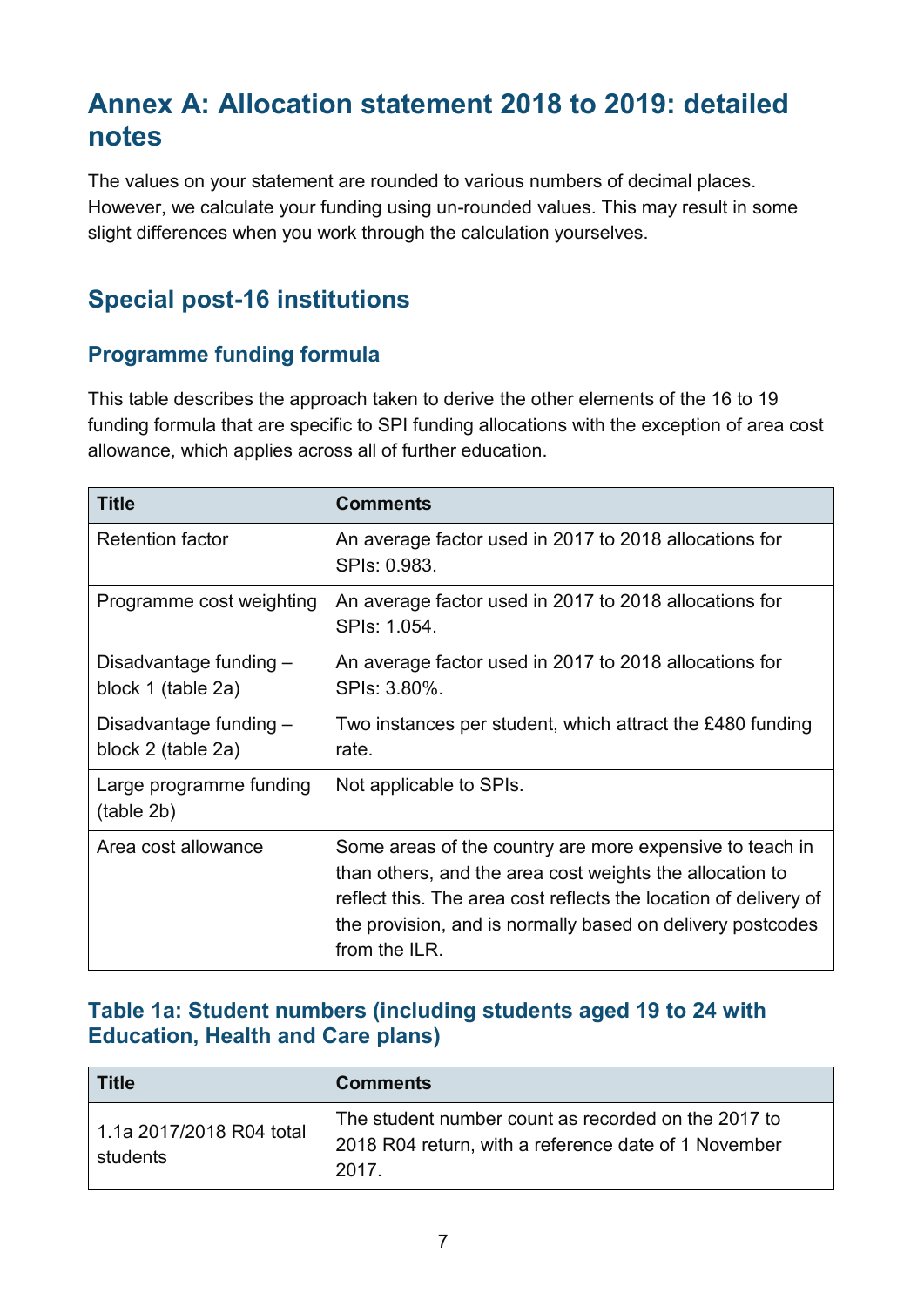| <b>Title</b>                                               | <b>Comments</b>                                                                                                                                                                                                                                                                                                                                                                       |
|------------------------------------------------------------|---------------------------------------------------------------------------------------------------------------------------------------------------------------------------------------------------------------------------------------------------------------------------------------------------------------------------------------------------------------------------------------|
| 1.2a 2016 to 2017 R46-<br>R <sub>14</sub> student ratio    | The ratio between the count of students eligible for ESFA<br>funding as of 1 November 2016 as recorded in 2016 to<br>2017 R06 ILR data return and the final student number<br>count at R14 from 2016 to 2017.                                                                                                                                                                         |
| 1.3a Total lagged student<br>number                        | For SPIs who will be delivering at least their third year of<br>ESFA funded provision, this figure is derived by multiplying<br>1.1a by 1.2a.<br>For SPIs who will be delivering their second year of ESFA<br>funded provision, this figure has been derived by taking<br>either the higher of the numbers allocated in 2017 to 2018<br>or the student number count recorded in 1.1a. |
| 1.4a Exceptional<br>variations to lagged<br>student number | An increase or decrease that has been applied to the total<br>lagged student numbers recorded in 1.3a. This will<br>normally be either where the 2017 to 2018 R04 was not<br>returned by the institution or where there have been any<br>changes resulting from reviewing student numbers in the<br>2017 to 2018 R06 ILR data return.                                                 |
| 1.5a Total student<br>numbers for 2018/2019                | This is the total of lagged students.<br>$1.3a + 1.4a$                                                                                                                                                                                                                                                                                                                                |

#### <span id="page-7-0"></span>**Table 1b: Breakdown of funding by funding band**

We have applied an assumption that all students in SPIs are funded in band 5.

| <b>Title</b>                                                             | <b>Comments</b>                                                                                                                   |
|--------------------------------------------------------------------------|-----------------------------------------------------------------------------------------------------------------------------------|
| 1.1b - 1.6b Student<br>numbers and proportions<br>for 2018/19 allocation | Band 5 students are all students with annual timetabled<br>hours of 540 and over. All students in SPIs are funded in<br>band $5.$ |
| 1.1b - 1.6b National<br>funding rate                                     | The base amount of funding for each student in the band.                                                                          |
| 1.1b - 1.6b Student<br>funding                                           | The total student funding for each band.                                                                                          |
| 1.7b - Total student<br>funding                                          | The total student funding for all bands.                                                                                          |

#### <span id="page-7-1"></span>**Table 1c: Condition of funding (CoF)**

Information on the condition of funding (CoF) can be found on pages 9 and 10 of the [Further education allocation statement explanatory note: academic year 2018 to 2019.](https://www.gov.uk/government/publications/16-to-19-funding-allocations-supporting-documents-for-2018-to-2019)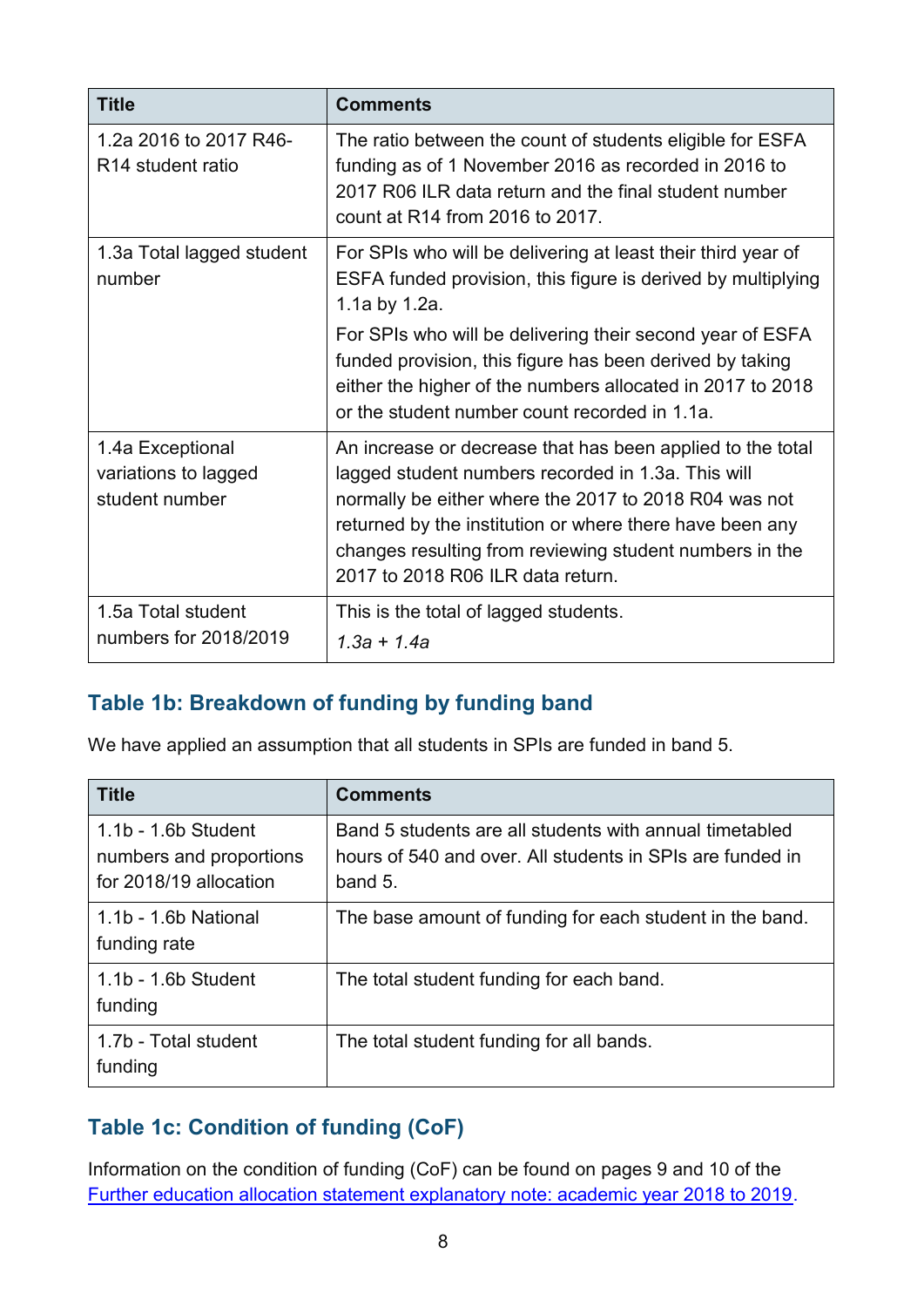An explanation of how CoF has been calculated in your 16 to 19 revenue statement is shown in the FE note in annex A, table 1c.

#### <span id="page-8-0"></span>**Table 2a: Distribution of disadvantage funding**

| <b>Title</b>                                                                                            | <b>Comments</b>                                                                                                                                                                                                                               |
|---------------------------------------------------------------------------------------------------------|-----------------------------------------------------------------------------------------------------------------------------------------------------------------------------------------------------------------------------------------------|
| Disadvantage block 1                                                                                    |                                                                                                                                                                                                                                               |
| 2.1a Economic deprivation funding                                                                       | The block 1 factor is applied to the programme<br>funding total as shown above up to and including<br>programme cost weighting but before area costs.                                                                                         |
| 2.2a Care leavers                                                                                       | The number of successful 16 to 19 Bursary Fund<br>claims for 2016 to 2017 for vulnerable students<br>who were 'in care' or 'care leavers', at a rate of<br>£480 per student.                                                                  |
| 2.3a Total block 1 funding                                                                              | $2.1a + 2.2a$                                                                                                                                                                                                                                 |
| Disadvantage block 2                                                                                    |                                                                                                                                                                                                                                               |
| 2.4a Total 2018/19 instances<br>attracting funding per student                                          | For SPIs the instances per student is 2.                                                                                                                                                                                                      |
| 2.5a Total funded instances for<br>2018/19                                                              | Instances per student applied in 2018 to 2019<br>$(2.4a)$ × total student numbers $(1.5a)$                                                                                                                                                    |
| 2.6a to 2.9a Total funded instances,<br>funded instances attracting the full<br>time/part time/FTE rate | The total number of instances in 2.5a split<br>between the full time and part time bands<br>according to the proportions in table 1b. In SPIs,<br>all students get the higher rate in 2.6a.<br>Number of funded instances in each band (2.6a) |
| 2.10a Total block 2 funding                                                                             | to 2.9a) $\times$ block 2 funding rate = block 2 funding<br>$2.6a + 2.7a + 2.9a$                                                                                                                                                              |
|                                                                                                         |                                                                                                                                                                                                                                               |
| 2.11a Minimum top up if applicable                                                                      | If the total disadvantage funding (block $1 +$ block<br>2) for an institution is less than £6,000,<br>disadvantage funding will be topped up to<br>£6,000.                                                                                    |
| 2.12a Total disadvantage funding                                                                        | $2.3a + 2.10a + 2.11a$                                                                                                                                                                                                                        |

#### <span id="page-8-1"></span>**Table 2b: Large programme uplift**

The large programme uplift does not apply to SPIs.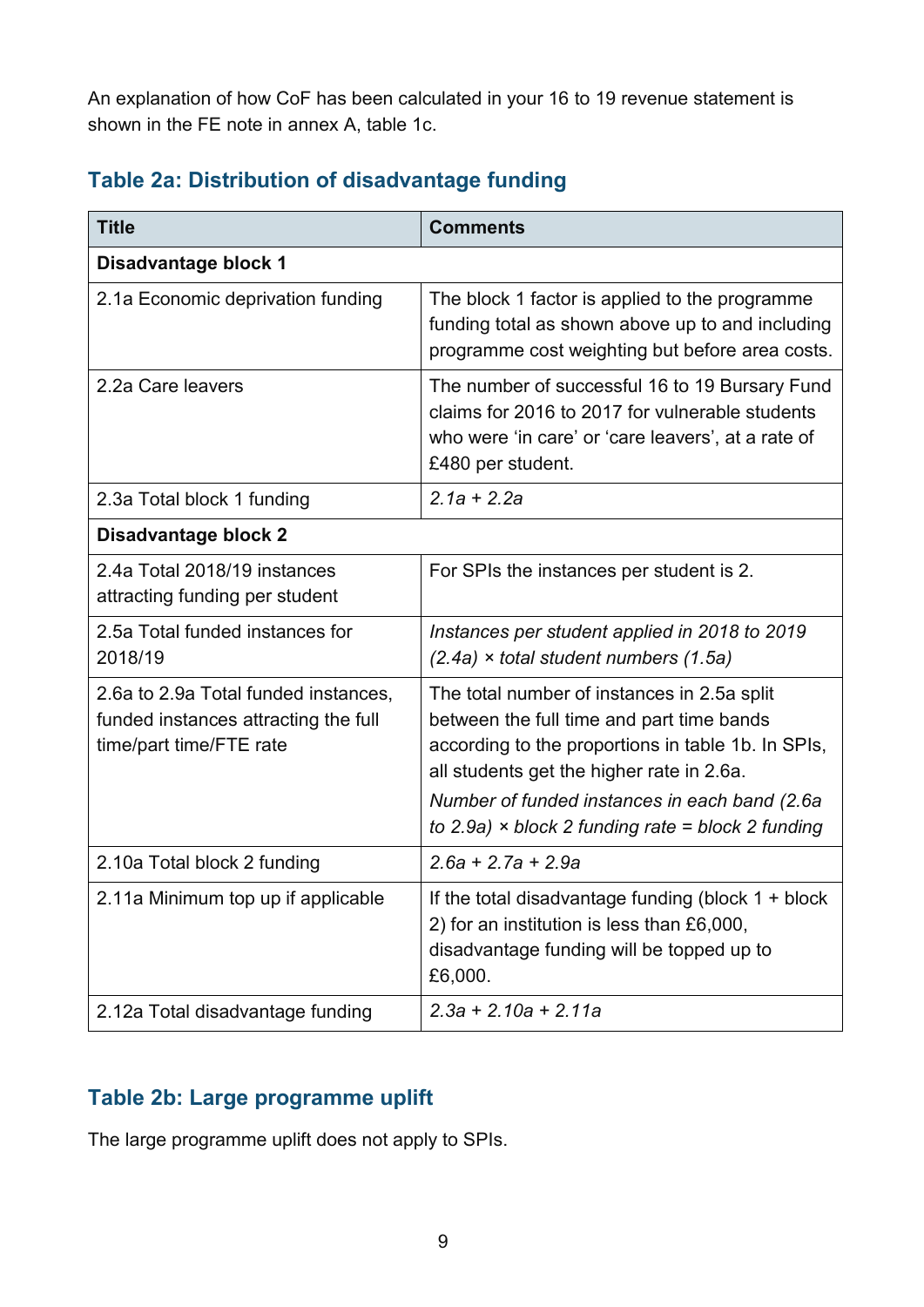#### <span id="page-9-0"></span>**Table 3: Care standards**

| <b>Title</b>       | <b>Comments</b>                                                                                                                                                                   |
|--------------------|-----------------------------------------------------------------------------------------------------------------------------------------------------------------------------------|
| 3.1 Care standards | Care standards funding is paid as a lump sum of<br>£12,252 per institution, plus £817 per eligible<br>care standards student for those institutions<br>eligible for this funding. |

#### <span id="page-9-1"></span>**Table 4: 2018/2019 total programme funding**

Table 4 shows your 2018 to 2019 total programme funding per student. For SPIs this will be the total programme funding from the summary table in page 1 of your statement, divided by the number of students.

#### <span id="page-9-2"></span>**Table 5: High needs funding**

| <b>Title</b>                                                     | <b>Comments</b>                                                                                                                                                                                                                                                                                                                                                                                                                                                                                                                                                           |
|------------------------------------------------------------------|---------------------------------------------------------------------------------------------------------------------------------------------------------------------------------------------------------------------------------------------------------------------------------------------------------------------------------------------------------------------------------------------------------------------------------------------------------------------------------------------------------------------------------------------------------------------------|
| 5.1 2017/2018 R04 total high needs<br>students                   | This is the high needs student number count as<br>recorded on the 2017 to 2018 R04 return, with a<br>reference date of 1 November 2017.                                                                                                                                                                                                                                                                                                                                                                                                                                   |
| 5.2 2017/2018 R04 total high needs<br>student proportions by age | The proportions of 16 to 19 and 19 to 24 high<br>needs students recorded in the R04 with a<br>reference date of 1 November 2017. These<br>proportions are used in the calculation of 5.6.                                                                                                                                                                                                                                                                                                                                                                                 |
| 5.3 2016 to 2017 R46-R14 high<br>needs student ratio             | The ratio between the count of high needs<br>students eligible for ESFA funding as of 1<br>November 2016 as recorded in 2016 to 2017<br>R06 ILR data return and the final high needs<br>student number count at R14 from 2016 to 2017.                                                                                                                                                                                                                                                                                                                                    |
| 5.4 Total lagged high needs student<br>number.                   | For SPIs who will be delivering at least their third<br>year of ESFA funded provision, this figure is<br>derived by uplifting the 2017 to 2018 R04 total<br>high needs student numbers to a full year<br>estimate by applying the high needs student R46<br>to R14 ratio from 2016 to 2017 (5.1 x 5.3).<br>For SPIs who will be delivering their second year<br>of ESFA funded provision, total high needs<br>student numbers have been derived from the<br>higher of the numbers allocated in 2017 to 2018<br>or the high needs student number count<br>recorded in 5.1. |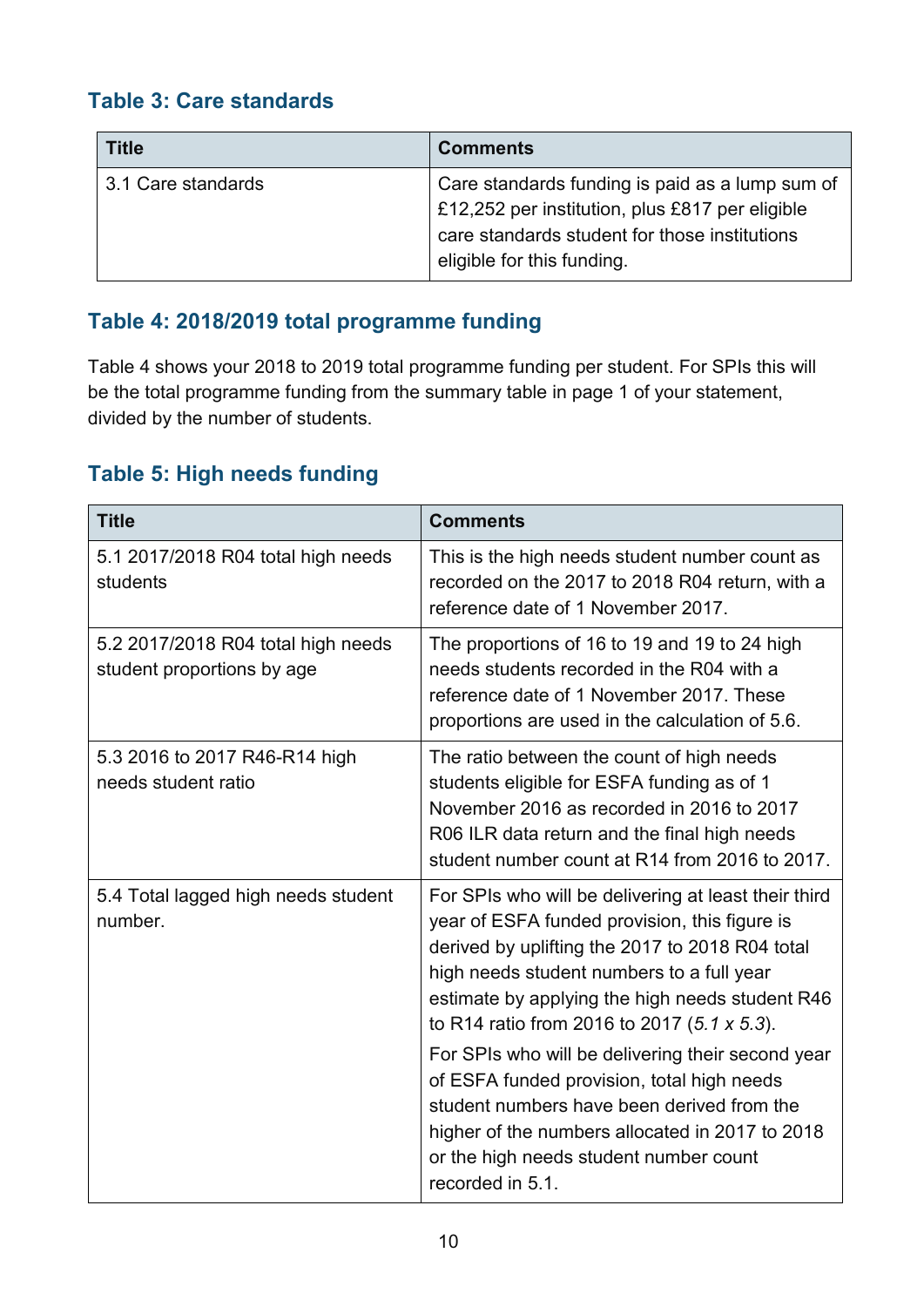| <b>Title</b>                                                      | <b>Comments</b>                                                                                                                                                                                                                                                                                                           |
|-------------------------------------------------------------------|---------------------------------------------------------------------------------------------------------------------------------------------------------------------------------------------------------------------------------------------------------------------------------------------------------------------------|
| 5.5 Exceptional variations to lagged<br>high needs student number | An increase or decrease that is applied to the<br>lagged high needs student numbers in 5.4. This<br>will normally be either where the 2017 to 2018<br>R04 was not returned by the institution or where<br>there have been changes resulting from<br>reviewing student numbers in the 2017 to 2018<br>R06 ILR data return. |
| 5.6 High needs element 2 for 2018 to<br>2019                      | The total high needs students is the total lagged<br>plus any exceptional variation if it exists. This is<br>then split into the 2 age groups by applying the<br>proportions in 5.2.<br>Total student numbers $(5.6)$ × rate per student<br>$(E6,000) = funding$                                                          |

#### <span id="page-10-0"></span>**Table 6: Student financial support funding**

Information on the 16-19 Bursary fund and free meals can be found in the [Further](https://www.gov.uk/government/publications/16-to-19-funding-allocations-supporting-documents-for-2018-to-2019)  [education allocation statement explanatory note: academic year 2018 to 2019](https://www.gov.uk/government/publications/16-to-19-funding-allocations-supporting-documents-for-2018-to-2019) on pages 13 to 16.

There is an explanation of the funding calculation in your statement in table 6 on pages 28 to 30 of the FE explanatory note.

Residential bursaries do not apply to special post-16 institutions.

#### <span id="page-10-1"></span>**Table 7: Work placement Capacity and Delivery Fund**

The Capacity and Delivery Fund (CDF) will help institutions prepare to deliver substantive work placements for students on vocational and technical study programmes at levels 2 and 3, in readiness for the introduction of T levels. The eligibility criteria may change in future years to line up with developing [Tech Level](https://www.gov.uk/government/publications/2019-performance-tables-technical-and-vocational-qualifications/tech-levels) policy.

The funding is additional to the mainstream allocation, which already funds work experience for students through the planned hours for employability, enrichment and pastoral (EEP) activity.

As at the end of March 2018, table 7 of the allocation statement will contain zero values for all SPIs. This is because no SPIs opted in for CDF funding by submitting an implementation plan to the ESFA in 2017.

The number of qualifying students in CDF allocations does not include high needs students (HNS). If you have HNS whom you believe are eligible for CDF, you must submit a business case for a funding adjustment.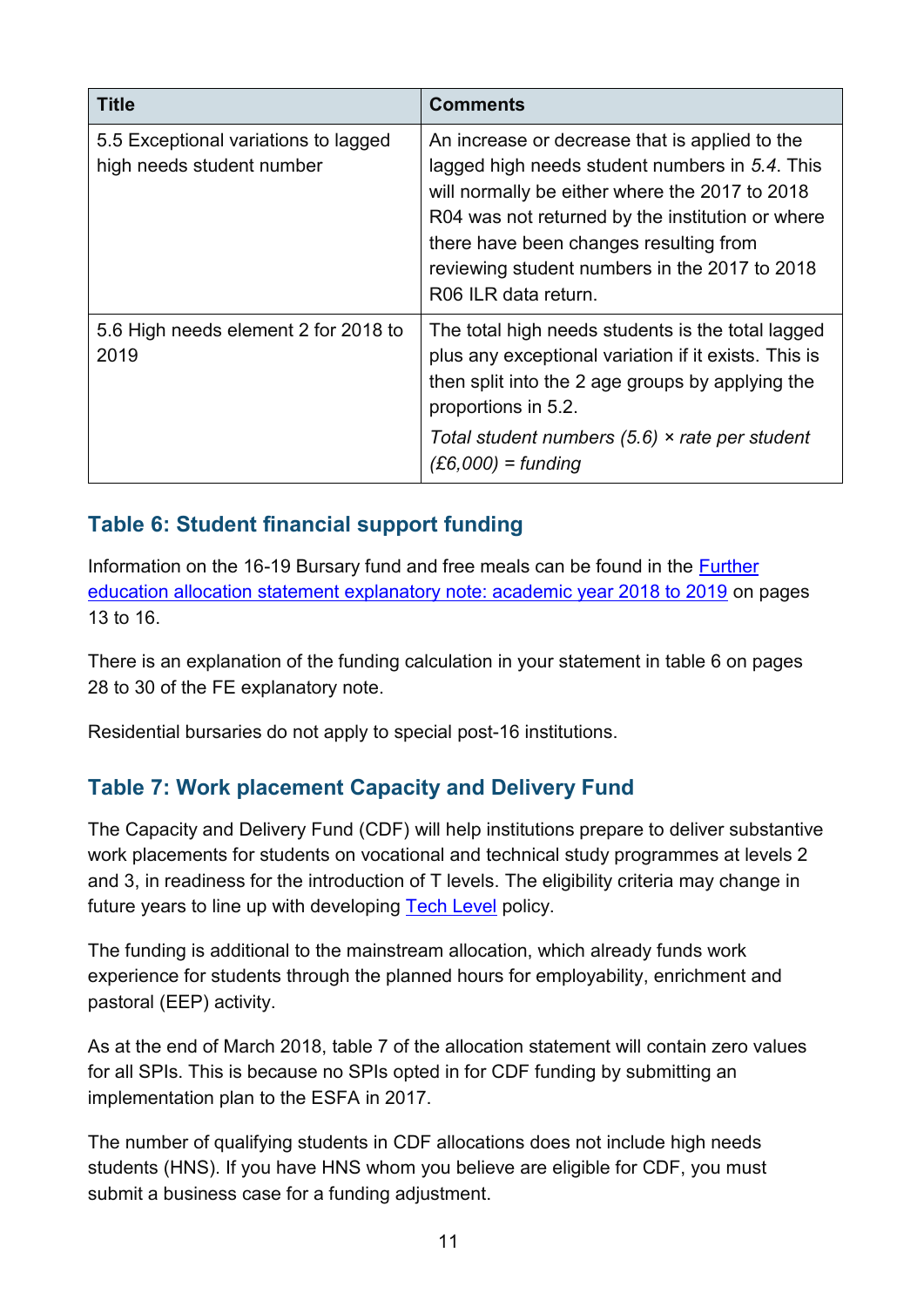[More information on CDF](https://www.gov.uk/guidance/work-placements-capacity-and-delivery-fund-from-april-2018-to-july-2019) is available on GOV.UK. Technical detail on how we calculate CDF funding allocations and payments is in the **FE allocation explanatory note**, table 7.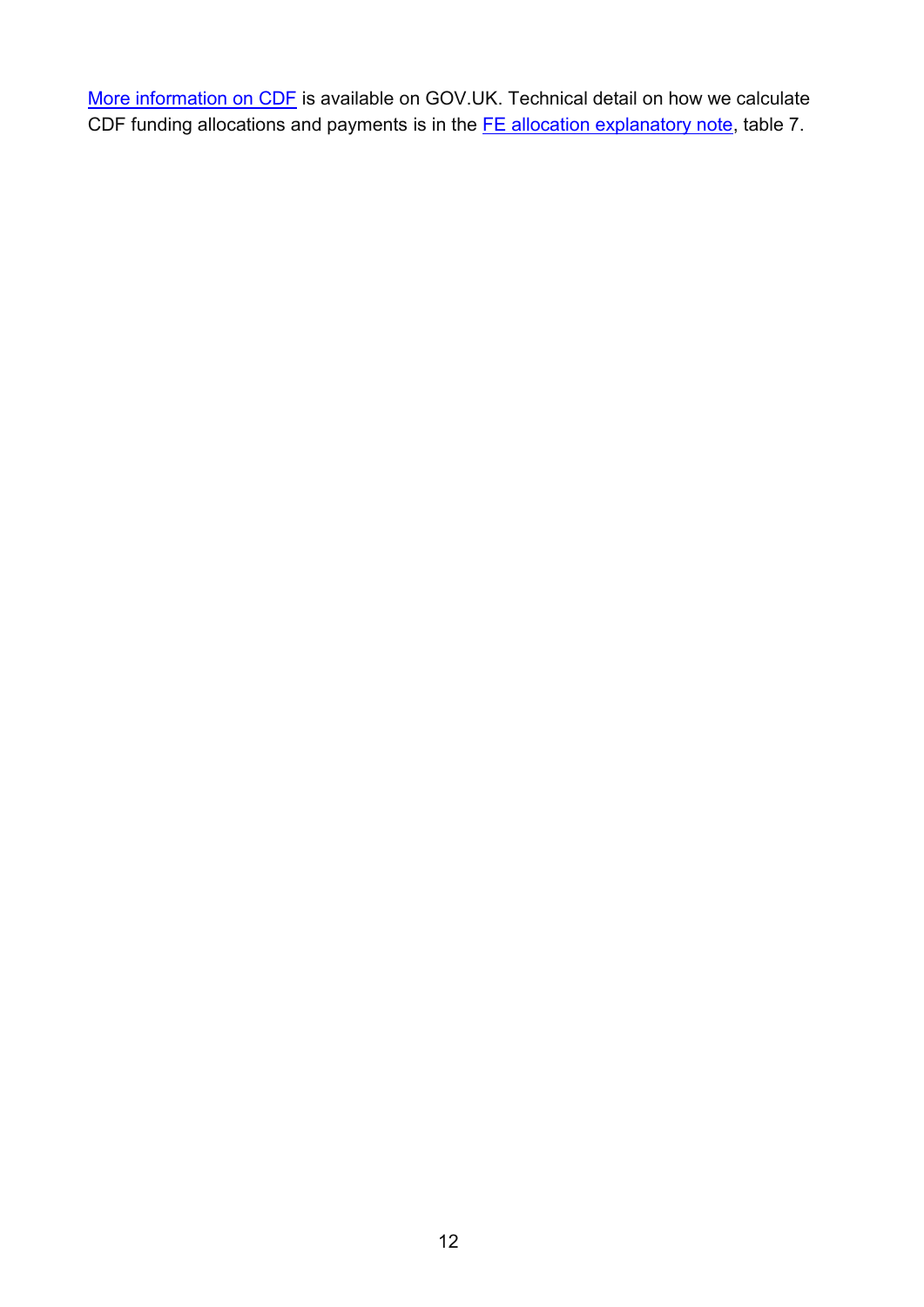#### <span id="page-12-0"></span>**Non-maintained special school funding allocation**

We will base NMSS allocations on the pupil number data from the October 2017 school census, uplifted by the difference between the October 2016 and January 2017 census pupil number data. Any negative movement has been capped at zero to ensure that no school is funded on numbers less than those recorded in their January 2017 census

For NMSSs the total high needs place number allocation (inclusive of pre-16 and post-16 places) is described in table 2 of the funding statement. We fund these places at a rate of £10,000 per place.

The tables below provide an explanation of your 2018 to 2019 high needs funding allocation.

The values on your statement are shown rounded to various numbers of decimal places. The calculation of your funding however is done using un-rounded values. This may result in some slight differences when you work through the calculation yourselves.

#### <span id="page-12-1"></span>**Table 1: Summary of 2018 to 2019 funding allocation**

| <b>Title</b>                          | <b>Comments</b>                                                        |
|---------------------------------------|------------------------------------------------------------------------|
| 1.1 Total high needs place funding    | As set out in table 2, row 2.7, place funding.                         |
| 1.2 Student financial support funding | As set out in table 3, row 3.1 - Discretionary<br><b>Bursary Fund.</b> |
| 1.3 Total funding allocation          | $1.1 + 1.2$                                                            |

#### <span id="page-12-2"></span>**Table 2: High needs breakdown**

| <b>Title</b>                                               | <b>Comments</b>                                                                                                                                                                                                         |
|------------------------------------------------------------|-------------------------------------------------------------------------------------------------------------------------------------------------------------------------------------------------------------------------|
| 2.1 Total pupil numbers recorded in<br>October 2016 census | Total pre- and post-16 pupil headcount.                                                                                                                                                                                 |
| 2.2 Total pupil numbers recorded in<br>January 2017 census | Total pre- and post-16 pupil headcount.                                                                                                                                                                                 |
| 2.3 Increase between October 2016 and<br>January 2017      | The difference between total pre and post-16<br>pupil headcount (that is, 2.2 minus 2.1) with<br>any reduction negated to zero to ensure no<br>school is funded below its October 2017<br>census total pupil headcount. |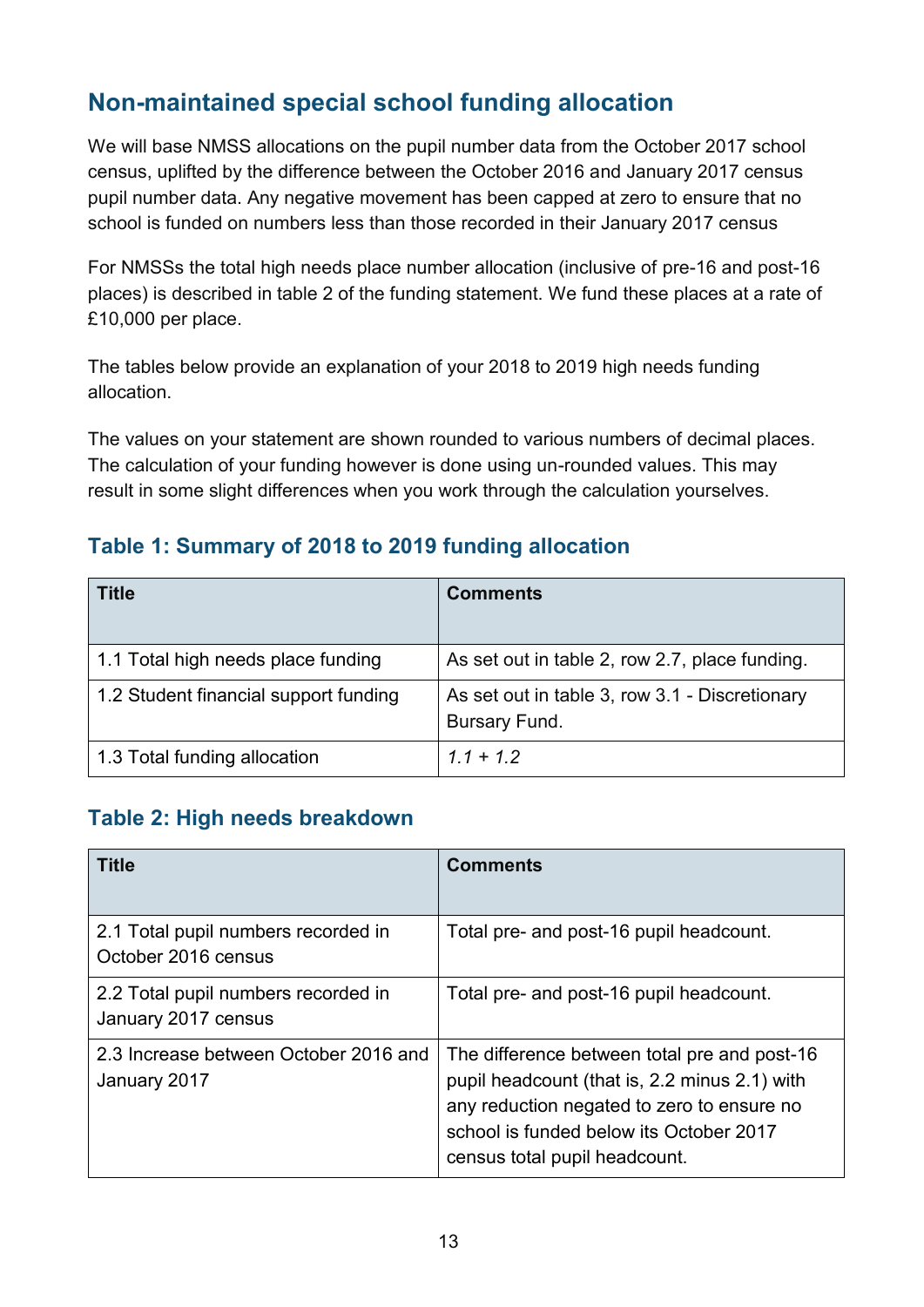| <b>Title</b>                                                                         | <b>Comments</b>                                                                                                                                                                                                                                                                                                               |
|--------------------------------------------------------------------------------------|-------------------------------------------------------------------------------------------------------------------------------------------------------------------------------------------------------------------------------------------------------------------------------------------------------------------------------|
| 2.4 Total pupil numbers recorded in<br>October 2017 census                           | Total pre and post-16 pupil headcount by age<br>group.                                                                                                                                                                                                                                                                        |
| 2.5 Pre- and post-16 pupil number<br>proportions recorded in October 2017<br>census. | The proportions of pre and post-16 pupils<br>recorded in the October 2017 census data.<br>These proportions are used to calculate the<br>total pre and post-16 numbers in 2.6.                                                                                                                                                |
| 2.6 Total pupil numbers funded for<br>2018/19                                        | The total pupil numbers in 2.6 are calculated<br>by adding the increase in numbers in 2.3 to the<br>total pupil numbers recorded in the October<br>2017 census in 2.4. The pre-16 and post-16<br>pupil numbers funded for 2018 to 2019<br>calculated by applying the proportions in 2.5 to<br>the total pupil numbers in 2.6. |
| 2.7 Place funding                                                                    | 2018 to 2019 total pupil numbers (2.6) $\times$<br>£10,000 per place                                                                                                                                                                                                                                                          |

#### <span id="page-13-0"></span>**Table 3: Student financial support funding**

Information on the 16-19 Bursary fund can be found in the [explanatory note that](https://www.gov.uk/government/publications/16-to-19-funding-allocations-supporting-documents-for-2018-to-2019)  [accompanies schools and academies allocation,](https://www.gov.uk/government/publications/16-to-19-funding-allocations-supporting-documents-for-2018-to-2019) on page 13.

Institutions will only receive 16 to 19 Bursary Fund allocations for discretionary bursaries, as in previous years. The funding for vulnerable student bursaries (students in one or more of the defined vulnerable groups) is held centrally by the Student Bursary Support Service and institutions should draw down this funding on demand, whenever they need it throughout the academic year. This enables institutions to plan their discretionary schemes with much greater confidence, because bursary allocations will not come under pressure to pay unforeseen vulnerable student bursaries later in the year.

For the majority of institutions, we have calculated the 16 to 19 Bursary Fund allocations for discretionary bursaries in 2018 to 2019 based on the number of students in 2009 to 2010 who were in receipt of Education Maintenance Allowance (EMA) at £30 per week as a percentage of the 2010 to 2011 allocated student numbers. We have applied this percentage to institutions' 2018 to 2019 student numbers and multiplied the resulting number by the rate of £298 (based on the overall budget available and number of students to be funded) to give the allocation for the institution. Where an institution had no EMA students in 2009 to 2010 or where the provision was new in 2011 to 2012 or later, we have based allocations on 36% of the institution's 2018 to 2019 allocated student numbers. We have applied a minimum allocation amount of £500.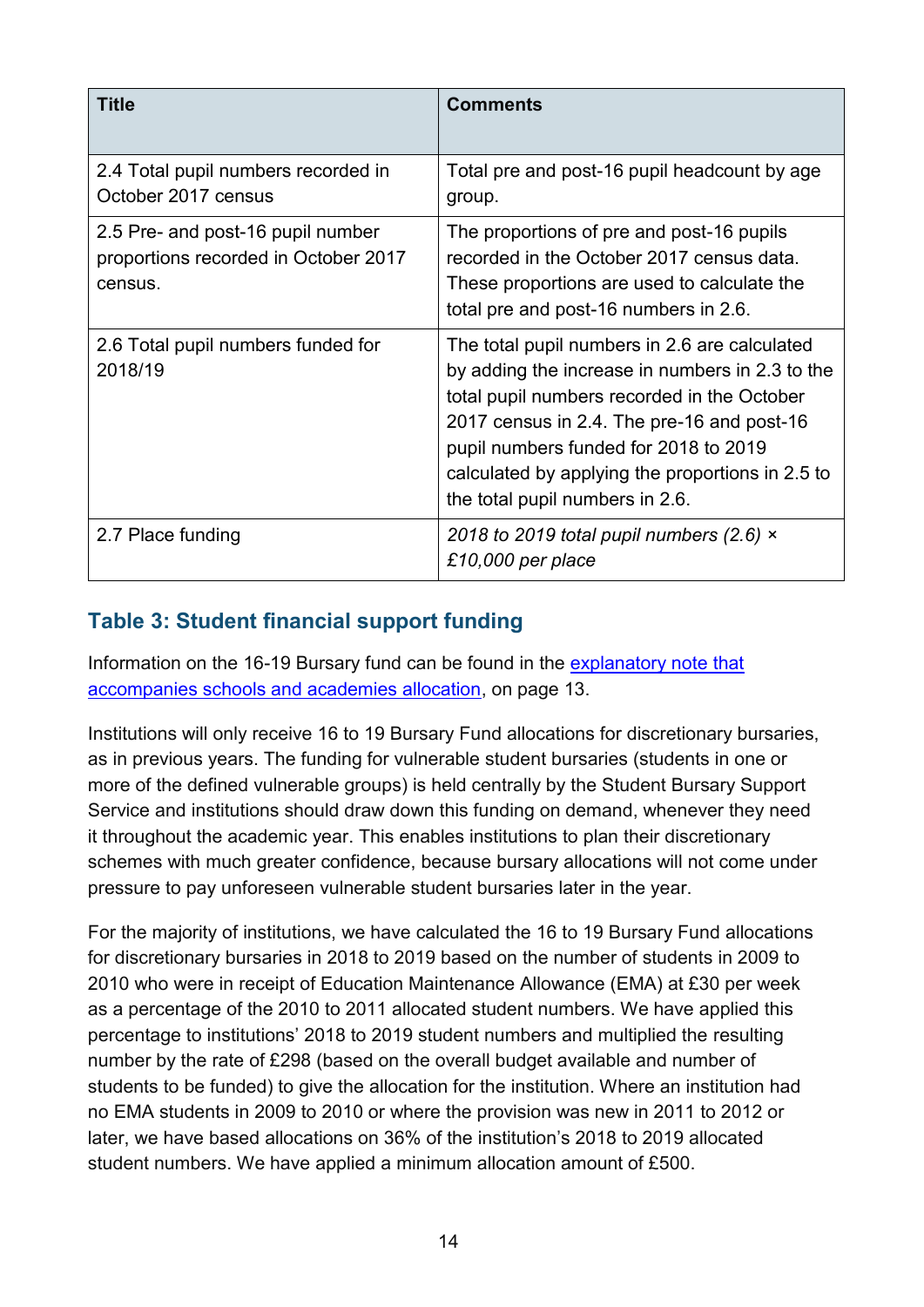| <b>Title</b>                                                                     | <b>Comments</b>                                                                                                                                                                                                                                                                                                                                                                                                                                                                         |
|----------------------------------------------------------------------------------|-----------------------------------------------------------------------------------------------------------------------------------------------------------------------------------------------------------------------------------------------------------------------------------------------------------------------------------------------------------------------------------------------------------------------------------------------------------------------------------------|
| 3.1 Discretionary Bursary Fund -<br>2018/2019 number of post-16 funded<br>places | The 2018 to 2019 post-16 funded student<br>numbers (2.6).                                                                                                                                                                                                                                                                                                                                                                                                                               |
| 3.1 Percentage applied                                                           | The number of students in 2009 to 2010 in<br>receipt of EMA at £30 per week as a<br>percentage of 2010 to 2011 funded numbers.<br>Where the provision was new in 2011 to 2012<br>or later, the percentage used is 36% (the<br>national average percentage of students<br>claiming £30 per week in 2009 to 2010). This<br>percentage is multiplied by the 2018 to 2019<br>student numbers to determine the number of<br>bursary funded students attracting the<br>standard funding rate. |
| 3.1 Standard funding rate                                                        | The unit cost that has been used to calculate<br>the total funding. The rate for 2018 to 2019 is<br>£298.                                                                                                                                                                                                                                                                                                                                                                               |
| 3.1 Funding                                                                      | The standard funding rate is multiplied by the<br>number of bursary funded students (rounded to<br>the nearest pound). We have applied a<br>minimum allocation of £500.<br>2018/2019 student numbers × percentage<br>applied $\times$ funding rate                                                                                                                                                                                                                                      |